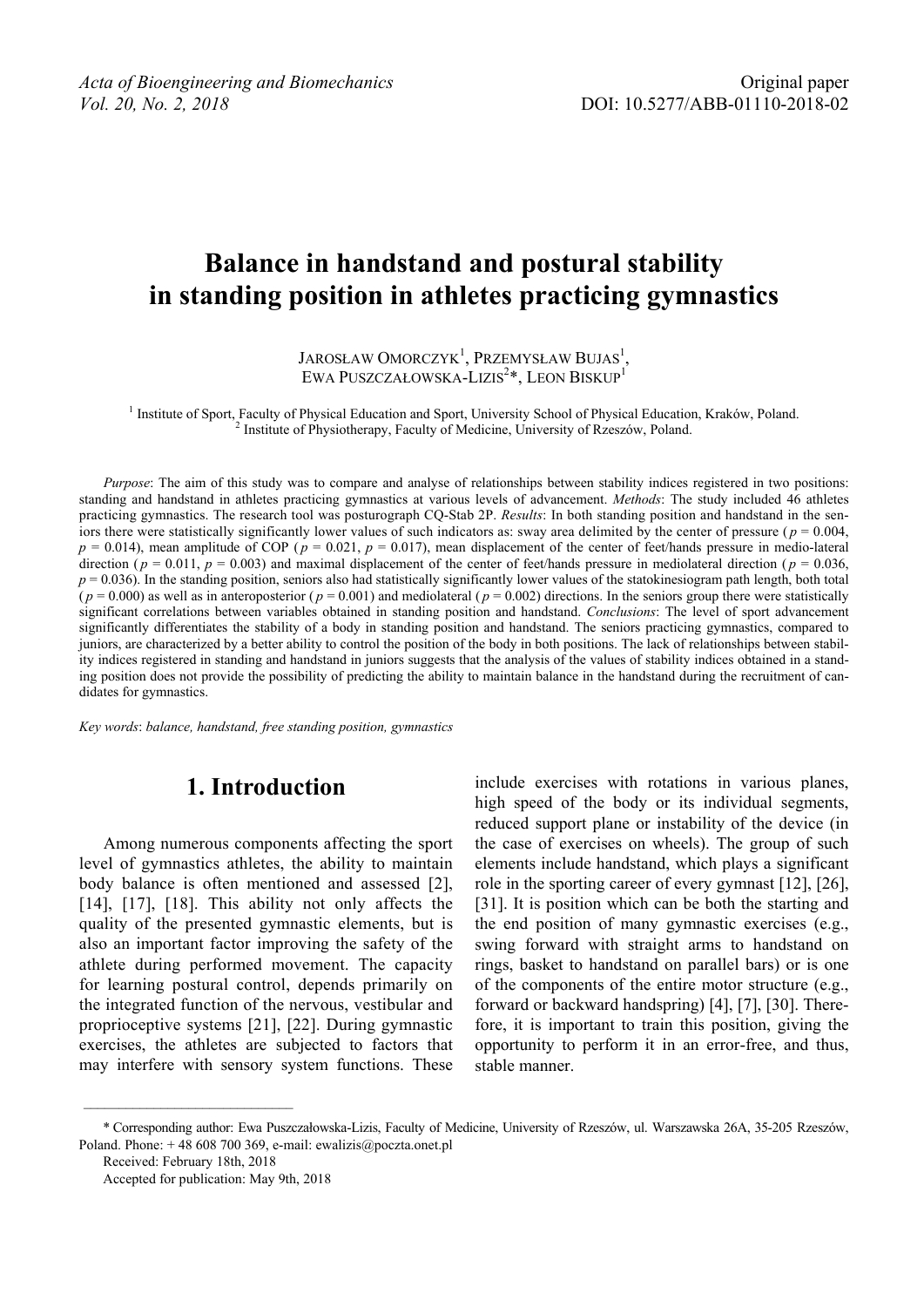There are reports in the literature about balance in handstand in female athletes and athletes practicing gymnastics at various levels of advancement [12]. Balancing (balance strategy) in handstand [8], [13], [19], [25] and the influence of the level of maintaining balance on athletic performance [15] was studied. Gautier et al. [9] assessed the effect of peripheral vision and the central visual anchoring on maintaining the handstand position performed on two horizontal bars. Croix et al. [5] studied expert and nonexpert gymnasts performing a handstand on a force platform in 4 conditions: open or closed eyes on a firm or foam support. Vinken and Heinen [28] assessed the applicability of elastic tapes to improve postural control in handstand in gymnastics. Hedbávný et al. [11] investigated relationships between strength abilities and quality of handstand. Kochanowicz et al. [16] compared the muscle activity between handstands performed on three apparatus (floor, rings and parallel bars) between young and well-trained adult gymnasts.

The effectiveness of the handstand teaching process in beginners is not easy to predict. The experts studying motor learning movements unanimously agree that in order learn handstand more quickly, increase stability (smaller displacement of COP), a variety of methods and exercises should be used. Investigating this issue, Croix et al. [6] noticed in women training gymnastics, that light finger touch applied to the thigh facilitates the maintenance in handstand. Rohleder and Vogt [23], based on the study of students, compared the impact of two different types of feedback (tactile-verbal feedback vs. visual-comparative feedback) on the enhancement of handstand. They also studied time and quality of handstand in young female and male gymnasts after applying additional static exercises accompanied by dynamic adjustments regarding pelvis rotation and scapula protraction and elevation [24].

Handstand is an unnatural position for a human and, therefore, requires a proper sensorimotor adaptation. The detailed analysis of body stability indices recorded in athletes at various levels of sporting advancement may allow the process of this adaptation to be tracked. At the same time, it is puzzling whether people with better integration of systems responsible for postural control in a natural position for human beings are also characterized by better stability in the inverted position. Obtaining unambiguous data could affect the recruitment of candidates for professional gymnastics as well as the planning of sports training. The study by Asseman et al. [1] provides some information on this aspect. The authors investigated the relationship between maintaining the balance in three positions: bipedal, uni-bipedal and handstand, using two stability indices for this purpose: surface and mean velocity of the center of pressure (COP) motions. For the surface ranks analysis no significant correlation was observed between: handstand and bipedal, handstand and unibipedal. For the mean velocity ranks analysis no significant correlation was observed between handstand and bipedal. However, a significant correlation was observed between handstand and unibipedal conditions. The authors found that postural ability of elite gymnasts in the handstand is not transferable to upright standing postures.

Presented facts became a direct reason for undertaking the subject of the paper, the aim of which was reduced to comparison and analysis of relationships between stability indices registered in two positions: standing and handstand in athletes practicing gymnastics at various levels of advancement. Conducted research aimed to answer whether the values of body stability indices in standing and handstand differentiate junior and seniors athletes practicing gymnastics, and whether there are relationships between stability indices in standing position and handstand in junior and seniors athletes practicing gymnastics.

### **2. Materials and methods**

46 athletes practicing gymnastics in Polish gymnastic clubs participated in the study, including 23 juniors (average age:  $\bar{x} = 15.9 \pm 0.8$  years) and 23 seniors (average age:  $\bar{x}$  = 22.7  $\pm$  4.6 years). The tests were carried out the day before the athletes entered multidiscipline gymnastic event, as part of the Polish Championships in Sports Gymnastics (Warsaw, Poland, May 2017). The championships were held in accordance with the rules of the International Gymnastic Federation [3]. Selection of the research groups was purposive. The inclusion criteria were: performing gymnastics competitively, no complaints resulting from injuries to the musculoskeletal system, the ability to keep handstand for 30 seconds [1], dominating right hand and leg (determined on the basis of Waterloo Handedness and Footedness Questionaire – Revised [20], written informed consent to participate in the study.

In Table 1 the basic somatic parameters of the tested juniors and seniors are presented. These data indicate statistically significant intergroup differences in terms of body weight ( $p = 0.001$ ), body height ( $p = 0.050$ ) and body mass index ( $p = 0.003$ ). Juniors were characterized by significantly lower values of these somatic features.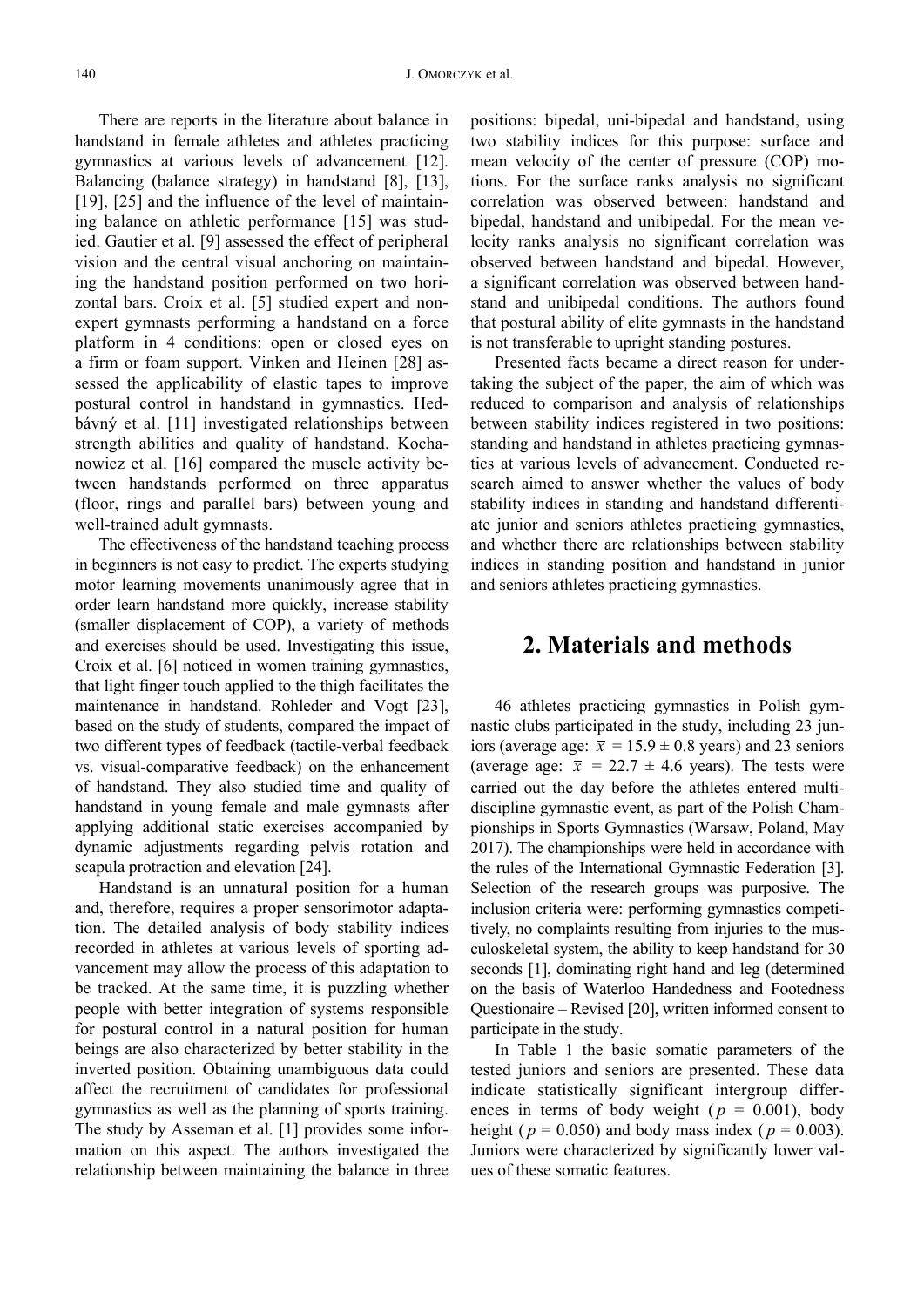| Feature          | Juniors<br>$(n = 23)$ | Seniors<br>$(n = 23)$ |         | Student's t-test |
|------------------|-----------------------|-----------------------|---------|------------------|
|                  | $\bar{x} \pm SD$      | $\bar{x} \pm SD$      |         | Ď                |
| Body mass [kg]   | $59.9 \pm 8.9$        | $67.9 \pm 6.0$        | $-3.49$ | $0.001*$         |
| Body height [cm] | $168.6 \pm 7.6$       | $172.8 \pm 5.9$       | $-2.02$ | $0.050*$         |
| <b>BMI</b>       | $21.0 \pm 2.1$        | $22.7 \pm 1.5$        | $-3.20$ | $0.003*$         |

Table 1. Somatic features of the tested athletes

Abbreviations: BMI – body mass index;  $\bar{x}$  – arithmetic mean, SD – standard deviation,  $t$  – value of the Student's *t*-test,  $p$  – probability value,  $*$   $p \le 0.05$ .

The average training period of the juniors participating in the tests was  $\bar{x}$  =10.30  $\pm$  0,80 years and in the case of seniors it was  $\bar{x}$  =16.70 ± 3.60 years.

The study was approved by the Bioethics Committee at the Regional Medical Chamber in Krakow, Poland (Approval Ref. No. 42/KBL/OIL/2017).

The research tool was two-platform posturograph (*CQ Electronic System*). The test consisted of two 30 second trials. The first attempt was the measurement of the body stability in a relaxed standing position. The platforms were levelled, their surfaces aligned in a single plane. After entering the platform, the subject stood still trying to keep his eyes on the fixation point which was placed in a distance of 1 meter. The stance width of the lower limbs and the feet angle were natural, unforced (Fig. 1).



Fig. 1. Conditions of measurement of stabilityin a free standing position. S o u r c e: own study. The authors obtained the participant's consent to publish the image

The second trial was carried out in handstand. Before measuring of the body stability in this position, the plates of the platform were placed at a distance allowing the subject to have free hand spacing. The subjects performed handstand with rebound of one leg and swing of the other leg. Stability measurement was recorded when the lower limbs were joined in a vertical position (Fig. 2). During the test, the examiner stood next to the examined person for the sake of protection.



Fig. 2. Conditions of measurement of stability in a handstand position. Source: own study. The authors obtained the participant's consent to publish the image

In order to exclude the impact of sports training fatigue on the results, the tests were conducted before the training, on a day off from starts. They were preceded by a 15-minute warm-up, after which each of the gymnasts performed two trials of handstand on the mattress.

In order to preserve the integrity of the research process, all the tests were carried out in the morning, using the same measuring instruments operated by the authors. The measurements were carried out in the gym, in conditions which ensure the isolation of acoustic stimuli that could interfere with postural reflexes during the study. Athletes were wearing gymnastic costumes without shoes. All procedures were carried out in full compliance with the Declaration of Helsinki. All participants received detailed information concerning the aim and methodology used in the study.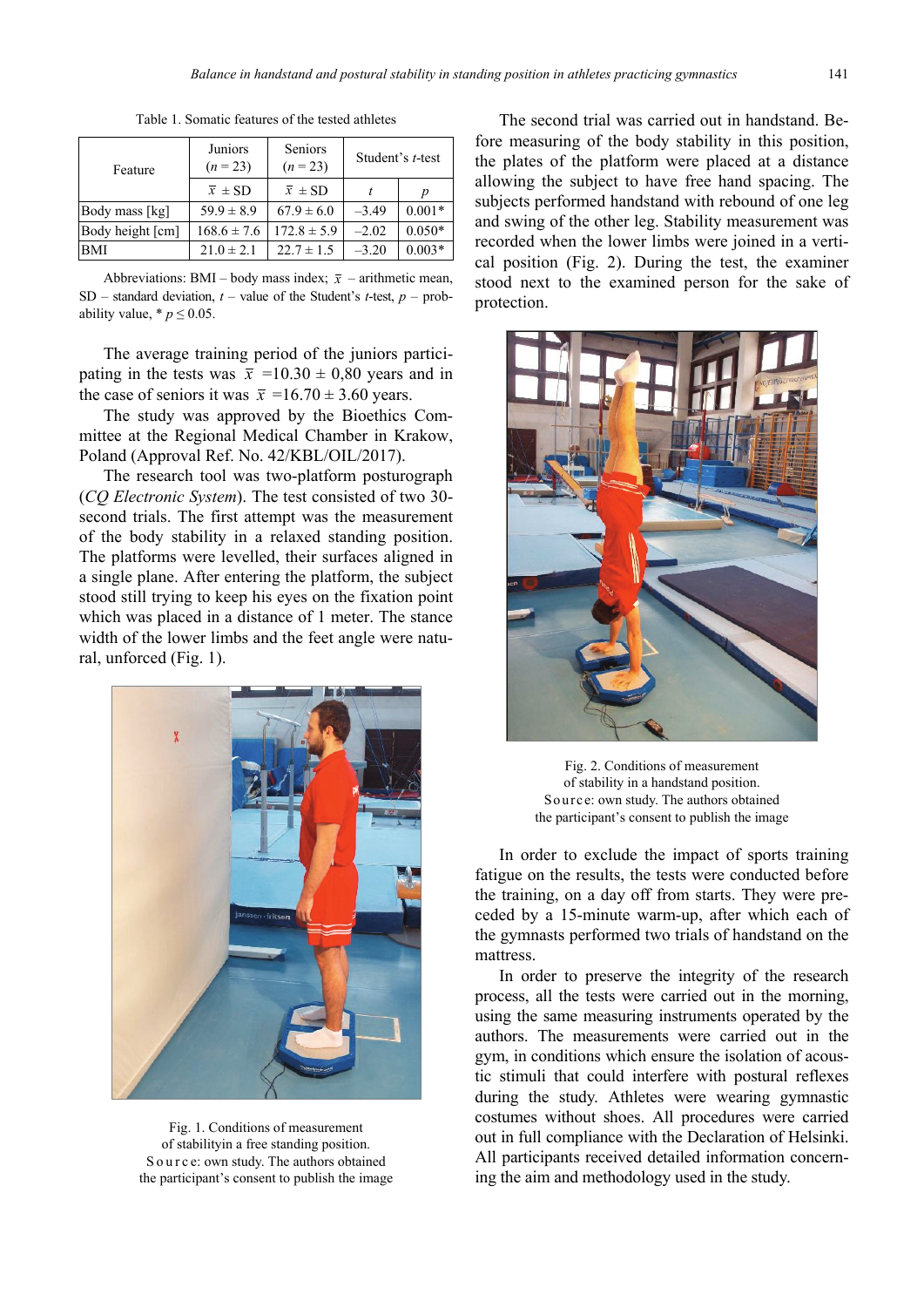The following indicators of stability were analyzed:

SP – statokinesiogram path length [mm],

SPAP – statokinesiogram path length in anteroposterior direction [mm],

SPML – statokinesiogram path length in mediolateral direction [mm],

MA – mean COP displacement [mm],

MAAP – mean COP displacement in anteroposterior direction [mm],

MAML – mean COP displacement in mediolateral direction [mm],

MaxAP – maximal displacement of the COP in anteroposterior direction: anteroposterior stability range [mm];

MaxML – maximal displacement of the COP in mediolateral direction: mediolateral stability range [mm];

 $SA - sway$  area delimited by the COP point  $[mm^2]$ ;

MF – mean frequency of COP displacements [Hz].

The consistency of the values with the normal distribution was verified by means of the Shapiro–Wilk test. In order to evaluate intergroups differences in average values of the somatic features and analyzed stability indices we used the Student's *t*-test for independent samples. In order to evaluate the correlations between the the stability indicators registered in standing position and handstand, Pearson's correlation was applied. Multiple regression analysis was used to

predict the independent variables (stability indicators in standing position) based on dependent variables (stability indicators in handstand). In the first stage of analyzes, forward stepwise regression was applied, which consists of a gradual (stepwise) addition only of those variables that have the most significant impact on the dependent variable to the list of explanatory variables included in the model. In turn, statistically insignificant independent variables were eliminated from base models using backward step regression. This way, variables which in the given step had the least significant impact on the dependent variable were also removed from the models. Such a procedure allowed to build models in which all variables were statistically significant, and, thus, each prediction variable had a statistically significant effect on the dependent variable. The level of significance was set at the value of 0.05. The Stat Soft STATISTICA application (version 13.1) was used to process the test results.

## **3. Results**

Data collected in Table 2 show that in both standing position and handstand in the seniors there were statistically significantly lower values of such indicators as: mean amplitude of COP displacement (stand-

|             |                     | Standing position     |                     |                  | Handstand             |                     |                        |                  |  |  |
|-------------|---------------------|-----------------------|---------------------|------------------|-----------------------|---------------------|------------------------|------------------|--|--|
| Indicator   | Juniors<br>$(n=23)$ | Seniors<br>$(n = 23)$ | Student's<br>t-test |                  | Juniors<br>$(n = 23)$ | Seniors<br>$(n=23)$ | Student's<br>$t$ -test |                  |  |  |
|             | $\bar{x} \pm SD$    | $\bar{x} \pm SD$      | t                   | $\boldsymbol{p}$ | $\bar{x} \pm SD$      | $\bar{x} \pm SD$    | t                      | $\boldsymbol{p}$ |  |  |
| <b>SP</b>   | $258.0 \pm 49.6$    | $212.7 \pm 29.6$      | 3.76                | $0.000*$         | $1714.6 \pm 548.0$    | $1435.5 \pm 388.9$  | 1.99                   | 0.053            |  |  |
| <b>SPAP</b> | $163.0 \pm 39.0$    | $129.6 \pm 23.3$      | 3.52                | $0.001*$         | $1435.5 \pm 524.9$    | $1199.8 \pm 362.5$  | 1.77                   | 0.083            |  |  |
| <b>SPML</b> | $164.5 \pm 28.2$    | $140.8 \pm 21.6$      | 3.20                | $0.002*$         | $644.1 \pm 222.5$     | $562.9 \pm 149.8$   | 1.45                   | 0.154            |  |  |
| <b>MA</b>   | $2.6 \pm 1.5$       | $1.7 \pm 0.9$         | 2.40                | $0.021*$         | $8.5 \pm 2.9$         | $6.6 \pm 2.1$       | 2.48                   | $0.017*$         |  |  |
| <b>MAAP</b> | $2.0 \pm 1.2$       | $1.4 \pm 0.9$         | 1.99                | 0.053            | $7.3 \pm 2.4$         | $6.0 \pm 2.0$       | 1.95                   | 0.057            |  |  |
| <b>MAML</b> | $1.2 \pm 0.9$       | $0.7 \pm 0.3$         | 2.66                | $0.011*$         | $3.1 \pm 1.6$         | $1.9 \pm 0.8$       | 3.12                   | $0.003*$         |  |  |
| MaxAP       | $7.5 \pm 5.9$       | $4.9 \pm 2.3$         | 1.97                | 0.055            | $26.5 \pm 7.9$        | $23.7 \pm 7.8$      | 1.24                   | 0.220            |  |  |
| MaxML       | $4.1 \pm 2.4$       | $2.9 \pm 1.3$         | 2.17                | $0.036*$         | $15.5 \pm 12.1$       | $9.6 \pm 4.8$       | 2.17                   | $0.036*$         |  |  |
| <b>SA</b>   | $222.7 \pm 156.7$   | $117.0 \pm 61.1$      | 3.01                | $0.004*$         | $3994.9 \pm 2612.9$   | $2480.8 \pm 1117.0$ | 2.55                   | $0.014*$         |  |  |
| MF          | $0.6 \pm 0.2$       | $0.8 \pm 0.3$         | $-1.70$             | 0.097            | $1.1 \pm 0.3$         | $1.2 \pm 0.3$       | $-0.84$                | 0.406            |  |  |

Table 2. Comparison of the values of stability indices obtained in juniors and seniors participating in the tests in standing position and handstand

Abbreviations: SP – statokinesiogram path length, SPAP – statokinesiogram path length in anteroposterior direction, SPML – statokinesiogram path length in mediolateral direction, MA – mean COP displacement, MAAP – mean COP displacement in anteroposterior direction, MAML – mean COP displacement in mediolateral direction, MaxAP – maximal displacement of the COP in anteroposterior direction, MaxML – maximal displacement of the COP in mediolateral direction, SA – sway area delimited by the COP point, MF – mean frequency of COP displacements,  $\bar{x}$  – arithmetic mean, SD – standard deviation,  $t$  – value of the Student's t-test statistic,  $p$  – probability value; \*  $p \le 0.05$ .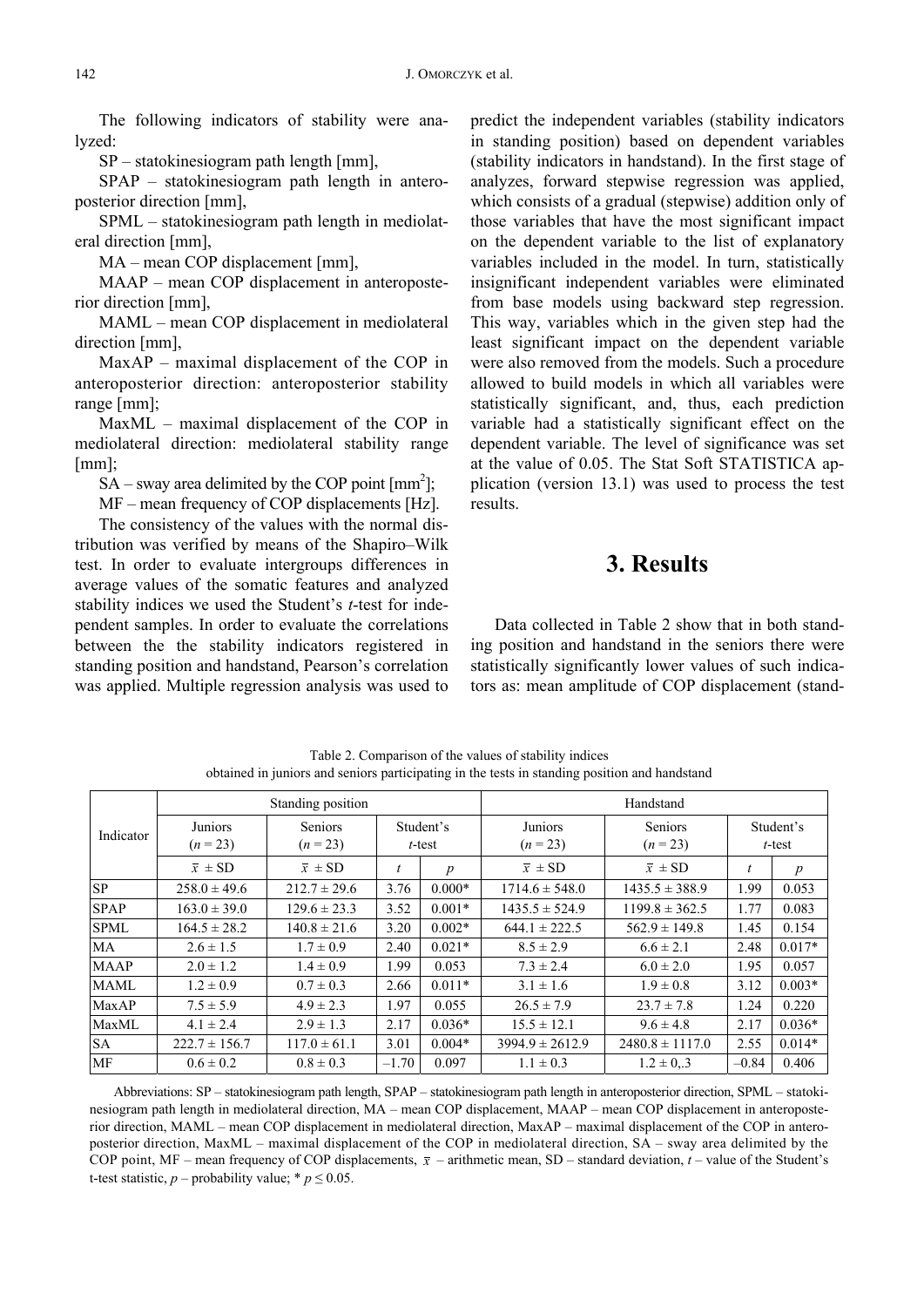|             | Hands            | <b>SP</b> |             |             |         |             |         |         |         |           |         |
|-------------|------------------|-----------|-------------|-------------|---------|-------------|---------|---------|---------|-----------|---------|
| Feet        |                  |           | <b>SPAP</b> | <b>SPML</b> | MA      | <b>MAAP</b> | MAML    | MaxAP   | MaxML   | <b>SA</b> | МF      |
|             | $\mathbf{r}$     | $-0.16$   | $-0.19$     | $-0.01$     | $-0.01$ | 0.04        | $-0.10$ | $-0.12$ | $-0.18$ | $-0.10$   | $-0.29$ |
| SP          | $\boldsymbol{p}$ | 0.471     | 0.380       | 0.980       | 0.980   | 0.856       | 0.639   | 0.600   | 0.405   | 0.657     | 0.181   |
| <b>SPAP</b> | r                | $-0.10$   | $-0.13$     | 0.02        | 0.09    | 0.13        | $-0.04$ | $-0.08$ | $-0.16$ | $-0.04$   | $-0.35$ |
|             | $\boldsymbol{p}$ | 0.645     | 0.540       | 0.924       | 0.698   | 0.556       | 0.847   | 0.723   | 0.462   | 0.868     | 0.101   |
| <b>SPML</b> | $\mathbf{r}$     | $-0.21$   | $-0.24$     | $-0.04$     | $-0.13$ | $-0.09$     | $-0.17$ | $-0.15$ | $-0.19$ | $-0.17$   | $-0.17$ |
|             | $\boldsymbol{p}$ | 0.335     | 0.268       | 0.857       | 0.564   | 0.699       | 0.436   | 0.503   | 0.392   | 0.449     | 0.449   |
| MA          | r                | $-0.20$   | $-0.21$     | $-0.06$     | $-0.04$ | $-0.01$     | $-0.09$ | $-0.20$ | $-0.24$ | $-0.14$   | $-0.23$ |
|             | $\boldsymbol{p}$ | 0.361     | 0.343       | 0.793       | 0.861   | 0.974       | 0.677   | 0.370   | 0.274   | 0.524     | 0.301   |
| <b>MAAP</b> | r                | $-0.17$   | $-0.19$     | $-0.02$     | 0.00    | 0.02        | $-0.02$ | $-0.23$ | $-0.19$ | $-0.09$   | $-0.24$ |
|             | $\boldsymbol{p}$ | 0.429     | 0.377       | 0.940       | 0.997   | 0.942       | 0.925   | 0.301   | 0.385   | 0.669     | 0.279   |
| <b>MAML</b> | r                | $-0.23$   | $-0.20$     | $-0.16$     | $-0.15$ | $-0.09$     | $-0.25$ | $-0.12$ | $-0.28$ | $-0.23$   | $-0.13$ |
|             | $\boldsymbol{p}$ | 0.295     | 0.354       | 0.463       | 0.508   | 0.697       | 0.250   | 0.593   | 0.192   | 0.294     | 0.544   |
| MaxAP       | r                | $-0.27$   | $-0.24$     | $-0.23$     | $-0.01$ | 0.04        | $-0.11$ | $-0.14$ | $-0.20$ | $-0.19$   | $-0.37$ |
|             | $\boldsymbol{p}$ | 0.216     | 0.276       | 0.296       | 0.956   | 0.865       | 0.607   | 0.516   | 0.361   | 0.389     | 0.083   |
|             | r                | $-0.34$   | $-0.31$     | $-0.23$     | $-0.11$ | $-0.05$     | $-0.22$ | $-0.17$ | $-0.31$ | $-0.27$   | $-0.28$ |
| MaxML       | $\boldsymbol{p}$ | 0.109     | 0.143       | 0.297       | 0.605   | 0.829       | 0.313   | 0.443   | 0.149   | 0.219     | 0.200   |
| <b>SA</b>   | r                | $-0.23$   | $-0.22$     | $-0.12$     | $-0.10$ | $-0.06$     | $-0.15$ | $-0.22$ | $-0.26$ | $-0.19$   | $-0.22$ |
|             | $\boldsymbol{p}$ | 0.302     | 0.310       | 0.599       | 0.659   | 0.783       | 0.491   | 0.316   | 0.238   | 0.374     | 0.323   |
|             | r                | 0.28      | 0.31        | 0.02        | 0.03    | 0.04        | $-0.01$ | 0.31    | 0.33    | 0.12      | 0.25    |
| MF          | $p_{\parallel}$  | 0.194     | 0.148       | 0.929       | 0.894   | 0.850       | 0.954   | 0.151   | 0.128   | 0.570     | 0.255   |

Table 3. Relationships between stability indices registered in juniors in standing position and handstand

Abbreviations: Feet – indices registered in standing position, Hands – indices registered in handstand, SP – statokinesiogram path length, SPAP – statokinesiogram path length in anteroposterior direction, SPML – statokinesiogram path length in mediolateral direction, MA – mean COP displacement; MAAP – mean COP displacement in anteroposterior direction, MAML – mean COP displacement in mediolateral direction, MaxAP – maximal displacement of the COP in anteroposterior direction, MaxML – maximal displacement of the COP in mediolateral direction, SA – sway area delimited by the COP point, MF – mean frequency of COP displacements,  $r$  – the Pearson's correlation coefficient,  $p$  – probability value.

| Feet        | Hands            | <b>SP</b> | <b>SPAP</b> | <b>SPML</b> | MA      | MAAP    | MAML     | MaxAP   | MaxML   | SA      | MF      |
|-------------|------------------|-----------|-------------|-------------|---------|---------|----------|---------|---------|---------|---------|
|             |                  |           |             |             |         |         |          |         |         |         |         |
| SP          | r                | 0.21      | 0.18        | 0.25        | 0.20    | 0.18    | 0.10     | 0.09    | 0.32    | 0.21    | $-0.02$ |
|             | $\boldsymbol{p}$ | 0.329     | 0.422       | 0.249       | 0.367   | 0.401   | 0.639    | 0.676   | 0.140   | 0.336   | 0.919   |
| <b>SPAP</b> | r                | 0.34      | 0.33        | 0.20        | 0.40    | $0.43*$ | $-0,02$  | 0.26    | 0.20    | 0.28    | $-0.16$ |
|             | $\boldsymbol{p}$ | 0.115     | 0.123       | 0.349       | 0.058   | 0.040   | 0.940    | 0.230   | 0.350   | 0.188   | 0.464   |
| <b>SPML</b> | r                | 0.01      | $-0.05$     | 0.21        | $-0.09$ | $-0.14$ | 0.20     | $-0.12$ | 0.33    | 0.06    | 0.13    |
|             | p                | 0.966     | 0.828       | 0.330       | 0.699   | 0.520   | 0.363    | 0.596   | 0.128   | 0.787   | 0.539   |
|             | r                | $-0.11$   | $-0.11$     | $-0.04$     | $-0.03$ | 0.01    | $-0.30$  | $-0.12$ | $-0.24$ | $-0.11$ | $-0.10$ |
| MA          | $\boldsymbol{p}$ | 0,615     | 0.612       | 0.867       | 0.889   | 0.948   | 0.163    | 0.589   | 0.272   | 0.611   | 0.660   |
|             | r                | $-0.08$   | $-0.07$     | $-0.04$     | $-0.02$ | 0.04    | $-0.33$  | $-0.11$ | $-0.30$ | $-0.10$ | $-0.08$ |
| <b>MAAP</b> | p                | 0.725     | 0.742       | 0.844       | 0.939   | 0.865   | 0.128    | 0.627   | 0.165   | 0.649   | 0.728   |
|             | r                | $-0.28$   | $-0.29$     | $-0.12$     | $-0.21$ | $-0.23$ | $-0.04$  | $-0.17$ | 0.10    | $-0.23$ | $-0.06$ |
| <b>MAML</b> | $\boldsymbol{p}$ | 0.196     | 0.179       | 0.573       | 0.335   | 0.283   | 0.865    | 0.445   | 0.658   | 0.284   | 0.791   |
| MaxAP       | r                | $-0.11$   | $-0.08$     | $-0.19$     | $-0.14$ | $-0.08$ | $-0.42*$ | $-0.33$ | $-0.36$ | $-0.27$ | 0.01    |
|             | $\boldsymbol{p}$ | 0.612     | 0.727       | 0.389       | 0.533   | 0.719   | 0.046    | 0.123   | 0.089   | 0.208   | 0.954   |
|             | r                | $-0.31$   | $-0.33$     | $-0.13$     | $-0.25$ | $-0.27$ | $-0.08$  | $-0.18$ | 0.09    | $-0.27$ | $-0.09$ |
| MaxML       | $\boldsymbol{p}$ | 0.147     | 0.123       | 0.552       | 0.246   | 0.219   | 0.705    | 0.412   | 0.668   | 0.216   | 0.669   |
|             | r                | $-0.11$   | $-0.11$     | $-0.01$     | $-0.04$ | 0.00    | $-0.26$  | $-0.13$ | $-0.17$ | $-0.11$ | $-0.08$ |
| <b>SA</b>   | $\boldsymbol{p}$ | 0.631     | 0.606       | 0.952       | 0.872   | 0.994   | 0.225    | 0.558   | 0.448   | 0.615   | 0.723   |
|             | r                | 0.23      | 0.21        | 0.16        | 0.29    | 0.24    | $0.45*$  | 0.38    | 0.39    | 0.35    | $-0.13$ |
| MF          | $\boldsymbol{p}$ | 0.299     | 0.338       | 0.478       | 0.178   | 0.265   | 0.033    | 0.071   | 0.064   | 0.101   | 0.549   |

Table 4. Relationships between stability indices registered in seniors in standing position and handstand

Abbreviations: Feet – indices registered in standing position, Hands – indices registered in handstand, SP – statokinesiogram path length, SPAP – statokinesiogram path length in anteroposterior direction, SPML – statokinesiogram path length in mediolateral direction, MA – mean COP displacement, MAAP – mean COP displacement in anteroposterior direction, MAML – mean COP displacement in mediolateral direction, MaxAP – maximal displacement of the COP in anteroposterior direction, MaxML – maximal displacement of the COP in mediolateral direction, SA – sway area delimited by the COP point, MF – mean frequency of COP displacements, *r* – the Pearson's correlation coefficient, *p* – probability value; \*  $p \le 0.05$ .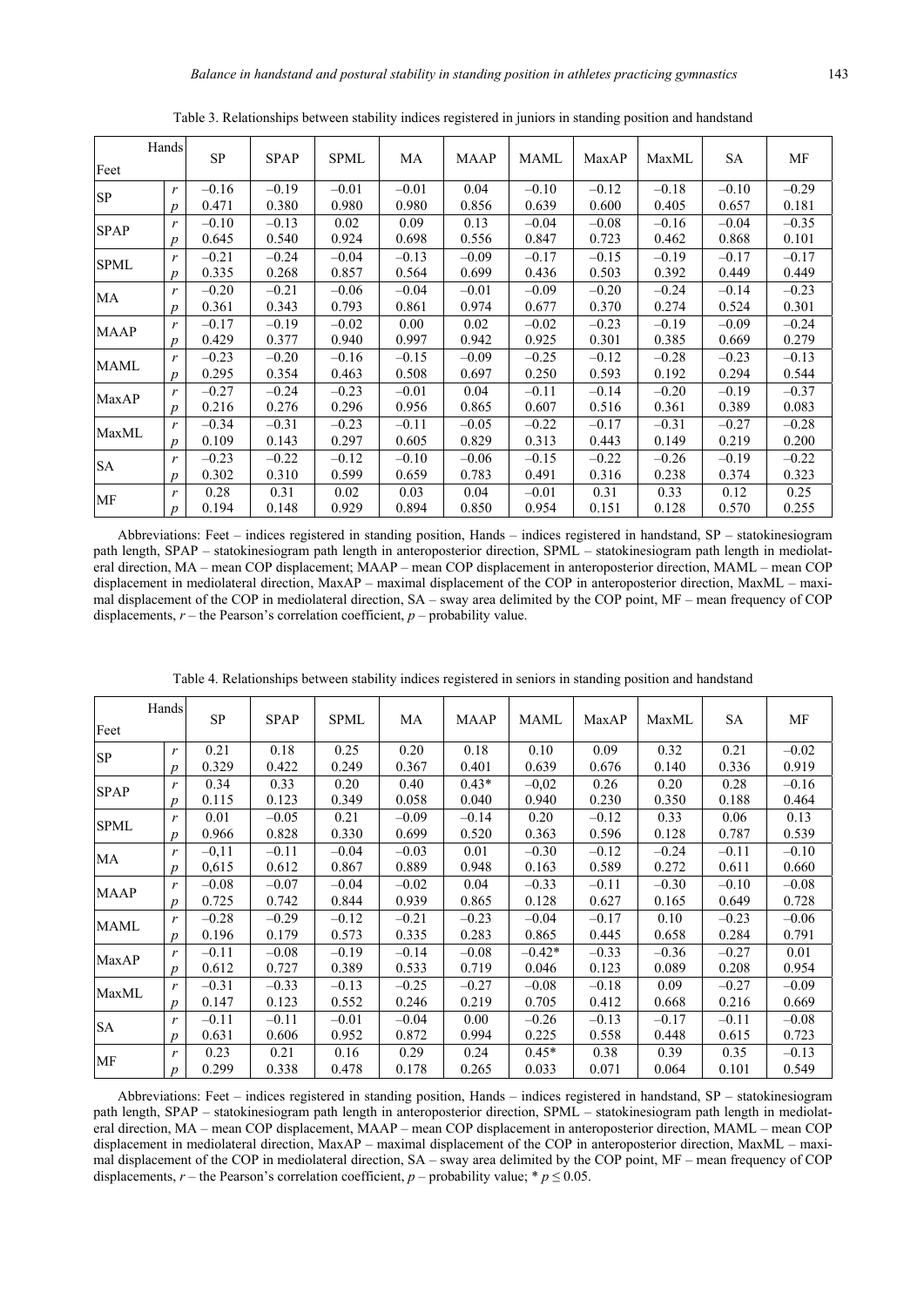ing position:  $p = 0.021$ ; handstand:  $p = 0.017$ ), mean displacement of the center of feet/hands pressure in mediolateral direction (standing position:  $p = 0.011$ ; handstand:  $p = 0.003$ ), maximal displacement of the center of feet/hands pressure in mediolateral direction (standing position:  $p = 0.036$ ; handstand:  $p = 0.036$ ) and sway area delimited by the COP (standing position:  $p = 0.004$ ; handstand:  $p = 0.014$ ). In standing position seniors also had statistically significantly lower values of the statokinesiogram path length, both total ( $p = 0,000$ ) as well as in anteroposterior  $(p = 0.001)$  and mediolateral  $(p = 0.002)$  directions.

Data collected in Table 3 indicate the lack of statistically significant relationships between the stability indices registered in juniors in standing position and handstand.

In turn, statistically significant relationships were found in seniors. Particularly noteworthy is the correlation of statokinesiogram path length (which is the projection of the center of feet pressure in the anteroposterior direction) with mean displacement of the center of hands pressure in the same direction  $(r = 0.43; p = 0.040)$ . In addition, the frequency of feet corrective reactions showed a positive connection with the mean displacements of the center of hands pressure in mediolateral direction:  $r = 0.45$ ;  $p = 0.033$ (Table 4).

There was also a negative relationship between the maximal displacement of the center of feet pressure in the anteroposterior direction and the mean displacement of the center of hands pressure in the mediolateral direction. However, both the relation of these two variables as well as the orientation of the correlation is a manifestation of various "activities" of COP, which under the feet moved in the AP direction, and under the hands in the ML direction. Therefore, they can be considered as accidental, not justified in the mechanisms of postural control (Table 4).

Analyzes with multiple regression have shown that the results of stability tests in juniors in handstand or in standing position did not enable to obtain statistically significant models. In contrast, statistically significant regression models were obtained in the group of seniors. Table 5 presents structural parameters of statistically significant models, developed based on the results obtained in the group of seniors. These data indicate that the variation of the statokinesiogram path length in the anteroposterior direction, registered in a handstand in 16% was accounted for the variation of the statokinesiogram path length in the anteroposterior direction registered in a standing position and the size of the area encircled by center of foot pressure ( $R^2 = 0.16$ ). The slope of the regression line indicates that if the value of the  $SPAP_{(Feet)}$ variable increases by a unit, the value of the explained variable (dependent) will increase by 8.77 mm. In turn, if the value of the  $SA$ <sub>(Feet)</sub> variable increases by a unit, then the value of the explained variable will decrease by 2.51 mm (Table 5).

Variables: statokinesiogram path length in anteroposterior direction registered in standing position, statokinesiogram path length registered in standing position and maximal displacement of the center of foot pressure in anteroposterior direction accounted for together of 32% of the variance of the dependent variable termed: mean of center of hands pressure displacement in anteroposterior direction ( $R^2 = 0.32$ ). The slope of the regression line indicates that if the value of the  $SPAP_{(Feet)}$  variable increases by a unit, that the explained variable MAAP(Hands) value would

| Predictor<br>variable    | Dependent<br>variable           | Value of the regression model   | $R^2$ | R    | h       |         | p        |
|--------------------------|---------------------------------|---------------------------------|-------|------|---------|---------|----------|
| $SPAP_{(Feet)}$          |                                 | $F(2.20) = 3.52$ ; $p = 0.049*$ | 0.16  | 0.48 | 8.77    | 2.41    | $0.026*$ |
| $SA$ <sub>(Feet)</sub>   | $\text{ISPAP}_{\text{(Hands)}}$ |                                 |       |      | $-2.51$ | $-2.11$ | $0.047*$ |
| $SPAP$ <sub>(Feet)</sub> |                                 |                                 |       |      | 0.10    | 3.40    | $0.003*$ |
| $SP_{(Feet)}$            | $MAAP$ <sub>(Hands)</sub>       | $F(3.19) = 4.43$ ; $p = 0.016*$ | 0.32  | 0.64 | $-0.05$ | $-2.17$ | $0.043*$ |
| $MaxAP_{(Feet)}$         |                                 |                                 |       |      | $-0.31$ | $-2.15$ | $0.045*$ |
| $MaxAP_{(Feet)}$         | $MaxAP$ <sub>(Hands)</sub>      | $F(2.19) = 4.01; p = 0.035*$    | 0.29  | 0.62 | 1.90    | 2.84    | $0.010*$ |
| $SPAP$ <sub>(Feet)</sub> |                                 |                                 |       |      | 0.21    | 2.89    | $0.009*$ |

Table 5. Statistically significant multiple regression models in seniors

Abbreviations: Feet – indices registered in standing position, Hands – indices registered in handstand, SPAP – statokinesiogram path length in anteroposterior direction, SA – sway area delimited by the COP point, SP – statokinesiogram path length, MaxAP – maximal displacement of the COP in anteroposterior direction, MAAP – mean COP displacement in anteroposterior direction,  $F$  – the Fisher–Snedecor test,  $R^2$  – coefficient of determination, *R* – coefficient of multiple correlation, *b* – the slope of the regression line, *t* – value of the Student's *t*-test statistic, *p* – probability value; \*  $p \leq 0.05$ .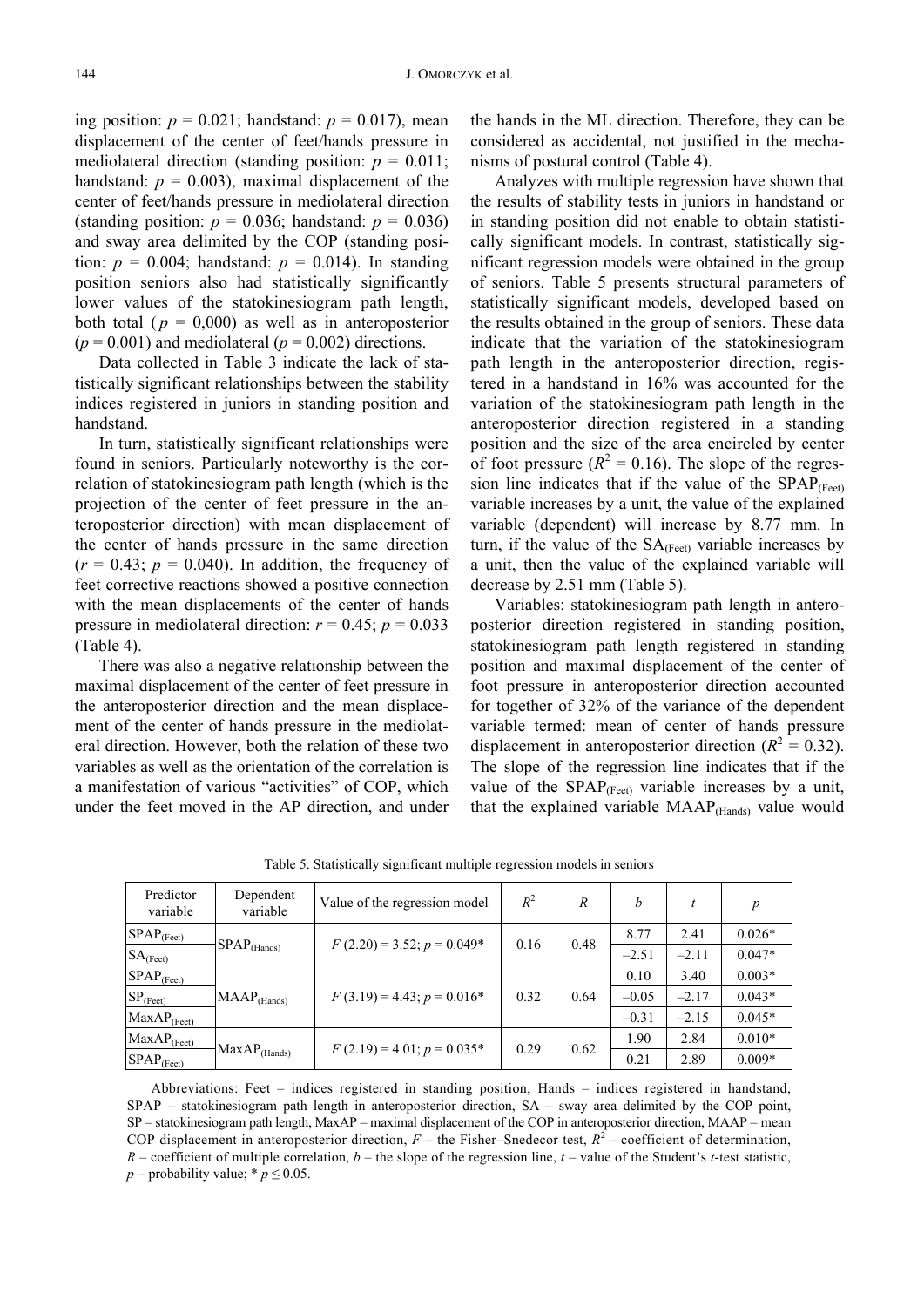increase by 0.10 mm, assuming that the remaining variables would not change. In turn, if the value of the  $SP_{(Feet)}$  variable increases by a unit, then the value of the explained variable MAAP(Hands) would decrease by *b* 0.05 mm. If the value of the predictor variable:  $MaxAP_{(Feet)}$  increases by a unit, the value of the dependent variable will decrease by 0.31 mm (Table 5).

Variables: maximal displacement of the center of foot pressure in anteroposterior direction and statokinesiogram path length in anteroposterior direction registered in standing position was the predictive variable for the maximal displacement of the center of hand pressure in anteroposterior direction, accounting for 29% of the variance of the dependent variable  $(R<sup>2</sup> = 0.29)$ . The slope of the regression line indicates that if the value of the  $MaxAP_{(Feet)}$  variable increases by a unit, the value of the dependent variable:  $MaxAP<sub>(Hands)</sub>$  will increase by 1.90 mm, while the value of the  $SPAP_{(Feet)}$  variable increases by a unit, the value of the dependent variable MaxAP<sub>(Hands)</sub> value will increase by 0.21 mm (Table 5).

#### **4. Discussion**

Our research indicated that in gymnastics the level of athletes advancement significantly differentiates the stability of the body in standing position and handstand. In both positions seniors were characterized by better values of the following indicators sway area delimited by the center of feet/hands pressure, mean amplitude of COP displacement, mean displacement of the center of feet/hands pressure in ML direction and medio-lateral stability range. In addition, in the standing position the seniors were much better at controlling the center of feet pressure sway both in AP and ML direction. Better results in athletes with longer training experience confirm the observations of other authors about the significant impact of professional gymnastic training on body stability in natural and unnatural positions for humans [5], [10], [12], [15].

It is worth noting that in the handstand position in both groups the total statokinesiogram path length, which is the resultant movement of the center of hands pressure relative to the X and Y axes, was more than six times longer than the path covered by center of feet pressure in the standing position. In turn, the sway area delimited by the center of hands pressure in the handstand in the case of juniors was over 17 times larger, and in the case of seniors – more than 21 times bigger than the sway area delimited by the center of

feet pressure in the standing position. These disparities seem to explain the lack of relationships between the analogous stability indices, obtained in a standing position and handstand. Moreover, they indicate that maintaining a stable handstand position is such a difficult and unusual task for a man that minimization of the sways of individual body segments in this position requires appropriate training, including exercises in an inverted position. It can be assumed that higher values of the center of hands pressure displacement in the handstand are conditioned, as described by Winter [27], by much lower number and sensitivity of the receptors located in the distal joints of the upper limb, compared to their number in the talocrural joint, which are characterized by the smallest threshold of excitation, and, thus, the greatest sensitivity. Due to the small number of papers concerning this subject, it is difficult to confront the obtained data with the results of other authors. One of few papers is written by Sobera et al. [25], who examined athletes practicing artistic gymnastics and rhythmic gymnastics, and observed in the handstand greater values of COP displacement amplitude in the sagittal and frontal plane, compared to the position of side balance stance with one leg lifted up to head, despite the fact that the duration of the handstand was 10 seconds, and one leg standing one was twice as long.

In the present study, statistically significant relationships were found between some stability indices in standing and handstand in seniors. There were noticeable links between the indices of the center of feet and hands pressure displacements in the same direction. Both the path of the center of feet pressure and the mean displacement of the center of hands pressure were oriented in the antero-posterior direction. In turn, the increase in the mean frequency of COP displacement in the free standing position was accompanied by an increase in the amplitude of the displacement of the center of hands pressure in the medio-lateral direction. A more accurate analysis of the results conducted with the use of multiple regression showed statistically significant relationships between the stability indicators obtained in standing position and handstand. The dependencies between the stability indicators of the single name, in other words analogous are worth emphasizing. This confirms that wrist strategy can be considered as equivalent to ankle strategy in standing [3], [29]. It seems, however, that such results are obtainable only for athletes with longer training experience, characterized by better stability indicators.

It is worth noting that in both groups the values of the COP displacement in the anteroposterior direction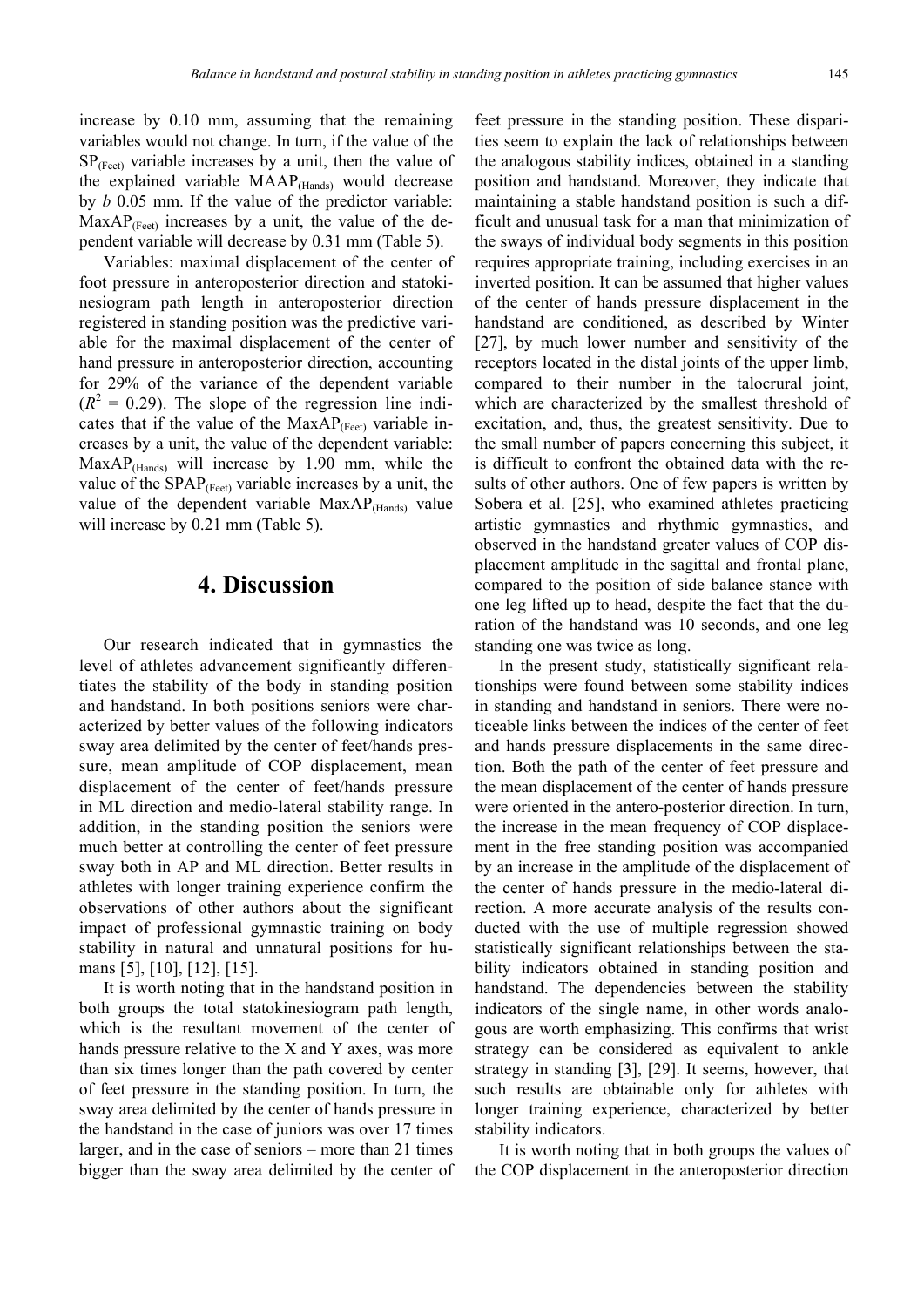in the handstand were greater than in the latero-medial direction, which is consistent with the results of other authors [8], [12], [29].

Our research among juniors did not show statistically significant relationships between results related to stability indicators in standing position and handstand. Also, analyzes performed with multiple regression method showed that in juniors it is impossible obtain statistically significant models based on the results of stability tests in the handstand or in standing position. This suggests that at this sporting level, stability of the inverted position is significantly influenced by other variables, which were not evaluated in these studies. Among juniors, the higher values of COP displacement in handstand, as well as the lack of connections between the analyzed balance indicators result probably from larger angular displacements in joints other than the radiocarpal joint. Gautier et al. [9] emphasized that body configuration for the handstand requires specific postural control from four joints: wrists, elbows, shoulders, and hips. Kerwin and Trewartha [13] found that wrist torque had the most dominant role in accounting for mass center variance, followed by shoulder torque and hip torque. The high experts mainly controlled their handstand with wristshoulder coupling. Gautier et al. [8] showed that the low experts led their coordination with their hips with high angular amplitudes. The authors concluded that a possible explanation is that the hips are the only joint that is common in both daily posture and handstand control. In connection with the above, it can be stated that in the process of adaptation to maintain a stable position in the handstand, reduction in angular displacements in the hip, shoulder and elbow joints occurs along with the involvement of the radiocarpal joints and the activation of the muscles of the fingers corresponding to the talar joint and toes increases in the relaxed stance. Blenkinsop et al. [3], when studying adult female and male gymnasts, noticed that both perturbed and unperturbed balance, the prevalent control strategies were an ankle strategy in standing and a wrist strategy in handstand.

The lack of statistically significant relationships between the results obtained in both trials in juniors may be caused by to insufficient strength preparation of the muscles responsible for body stability in the inverted position. Hedbávný et al. [11], [12] stressed that handstand position requires an extraordinary muscle activity of upper extremities, which substitute for the antigravitational task of lower extremities. Although the muscle activity of upper extremities is more precise, they succumb to fatigue. The lower level of strength in juniors may be also indicated by

greater range of COP displacement than in the case of seniors in both analyzed positions.

The results of our research indicate that for athletes with longer training experience standing in an inverted position seems to be a more "natural" position compared to less experienced ones. Improving this position by repetitions enables for adaptation of somatosensory systems and development of appropriate patterns (e.g., setting the fingers of the hands, radiocarpal joints) and strategies for maintaining the balance analogously to a relaxed stance. In addition, as the fitness level increases, handstand is less affected by other factors influencing the quality of this position and stability. The obtained results are a contribution to further scientific research in order to more accurately review the observed trends. In order to achieve this goal, research on postural stability and its variability due to sports training should be continued. We are convinced that every report regarding the issues undertaken in this paper is a valuable addition to scarce publications on the subject. It would be beneficial to verify our results based on longitudinal studies, as it would enable the appropriate selection of the type of exercise and training loads to optimize the training process.

## **5. Conclusions**

The level of sport advancement significantly differentiates the stability of the body in standing position and handstand. Seniors practicing gymnastics in a relaxed standing position, have better control over the displacement of the center of feet pressure than it is in the juniors. Moreover, in both positions they are characterized by better values of such indicators as: sway area delimited by the center of feet/hands pressure, mean amplitude of COP displacements, mean displacement of the center of feet/hands pressure in medio-lateral direction and medio-lateral stability range.

Only in the group of seniors there are links of stability indicators registered in standing position with the values of indices obtained in the handstand. The lack of relationships in juniors suggests that the analysis of free-standing stability indices does not provide the possibility of predicting the ability to maintain balance in the handstand and, therefore, cannot be the only criterion when recruiting gymnastics candidates and monitoring the progress of the beginning athletes practicing this discipline.